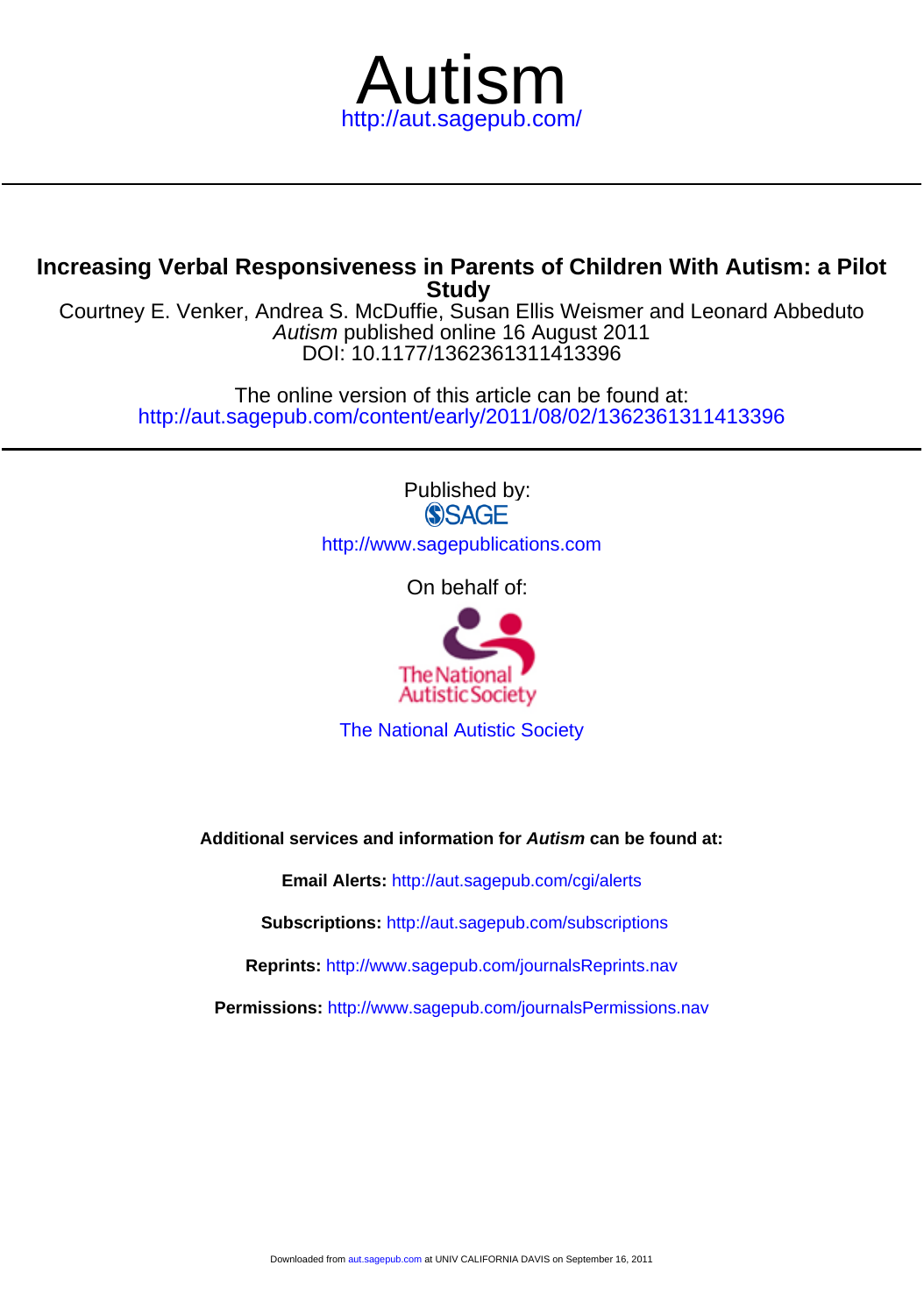

# Increasing verbal responsiveness in parents of children with autism: a pilot study

Autism 0(0) 1–18 ! The Author(s) 2011 Reprints and permissions: sagepub.co.uk/journalsPermissions.nav DOI: 10.1177/1362361311413396 aut.sagepub.com



# Courtney E. Venker

Article

University of Wisconsin-Madison, Department of Communicative Disorders, Madison, Wisconsin, USA University of Wisconsin-Madison, Waisman Center, Madison, Wisconsin, USA

# Andrea McDuffie

University of Wisconsin-Madison, Waisman Center, Madison, Wisconsin, USA

# Susan Ellis Weismer

University of Wisconsin-Madison, Department of Communicative Disorders, Madison, Wisconsin, USA University of Wisconsin-Madison, Waisman Center, Madison, Wisconsin, USA

# Leonard Abbeduto

University of Wisconsin-Madison, Waisman Center, Madison, Wisconsin, USA University of Wisconsin-Madison, Department of Educational Psychology, Madison, Wisconsin, USA

### **Abstract**

Correlational studies have revealed a positive relationship between parent verbal responsiveness and language outcomes in children with autism. We investigated whether parents of young children on the autism spectrum could learn and implement the specific categories of verbal responsiveness that have been suggested to facilitate language development. Parents were taught to increase their verbal responsiveness in the context of a short-term language intervention that included group parent education sessions, as well as individual and smallgroup coaching sessions of parent–child play interactions. Parents in the treatment group increased their use of comments that: described their child's focus of attention; interpreted or expanded child communication acts; and prompted child communication. Preliminary treatment effects were also noted in children's prompted and spontaneous communication. These results support the use of parent-mediated interventions targeting verbal responsiveness to facilitate language development and communication in young children with autism.

Corresponding author: Courtney E. Venker, Waisman Center Room 441, 1500 Highland Avenue, Madison, WI 53705, USA Email: cgerickson@wisc.edu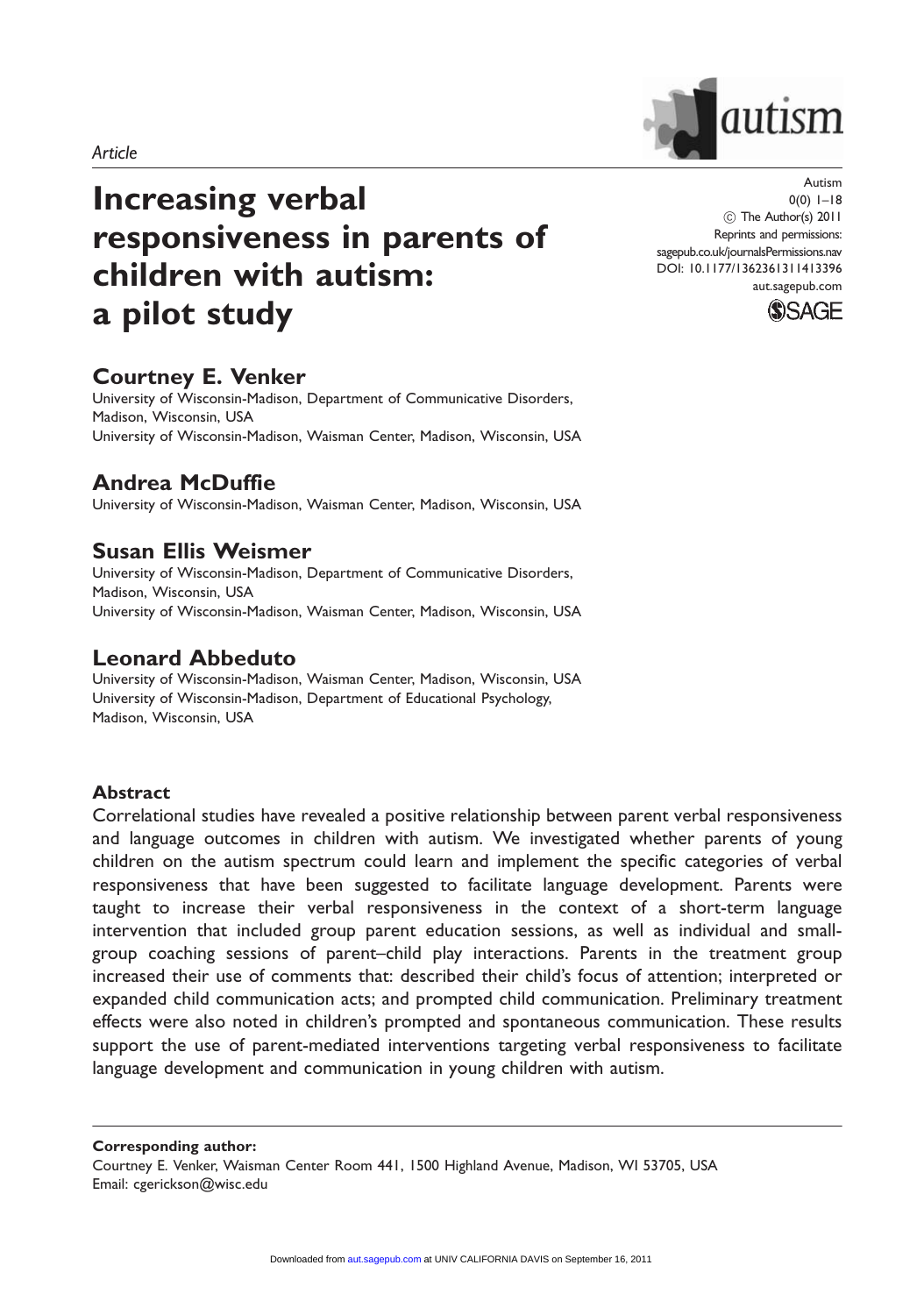#### Keywords

autism, caregiver responsiveness, language intervention, parent-mediated intervention, verbal responsiveness

The current study investigated whether parents of young children on the autism spectrum could learn to increase their use of specific categories of verbal responsiveness during playbased interactions with their children, and whether this increase in verbal responsiveness exerted positive effects on children's communication. Verbal responsiveness refers broadly to parent comments that follow into a child's object-focused attention or are responsive to children's verbal or nonverbal communication acts (McDuffie and Yoder, 2010). Correlational studies have identified a positive relationship between verbally responsive language input and language outcomes of children with autism, suggesting that certain types of verbal input may facilitate language acquisition in these children (McDuffie and Yoder, 2010; Siller and Sigman, 2002, 2008). Similar associations have been identified in children with developmental delays other than autism (Warren et al., 2010) and in typically developing children (Carpenter et al., 1998), illustrating the universality of these effects.

The motivation for teaching parents to increase verbal responsiveness stems from the transactional model of development (Sameroff and Fiese, 2000), which posits that development occurs through reciprocal interactions between parents and children. Because parent–child dyads jointly create effective language learning contexts in typical development, children generally learn language successfully with little conscious effort on the part of parents to exhibit verbally responsive behaviors. Unfortunately, children with developmental delays often do not experience such ease of language acquisition, which potentially increases their dependence on the manner and amount of useful language input they receive (Landry et al., 2006). The transactional model thus supports the use of parent-mediated language interventions that target change in one part of the system (parent verbal behaviors) to facilitate change in another part of the system (child language and communication).

Children with autism spectrum disorders (ASD) demonstrate core deficits that may lead to impaired language learning, including limited initiation of and response to joint attention (Charman, 1998) and restricted and repetitive play behaviors (Bruckner and Yoder, 2007). A child who infrequently initiates communication has fewer opportunities to receive contingent verbal language input (Yoder and McDuffie, 2006). Challenges in responding to adult nonverbal social cues (e.g. gaze shifts and points) will disrupt the process of establishing the association between a novel word and its referent (Baron-Cohen et al., 1997). Children who demonstrate limited interest in objects, or who play with objects in a perseverative manner, limit the diversity of language input to which they are exposed (Yoder and McDuffie, 2006). In these situations, the responsibility for creating successful interactions falls more heavily on the parent, who may benefit from learning strategies to increase verbally responsive language input.

#### Parent verbal responsiveness and child language outcomes

There are well-established predictive associations between parent verbal responsiveness and the later language of typically developing young children (Carpenter et al., 1998;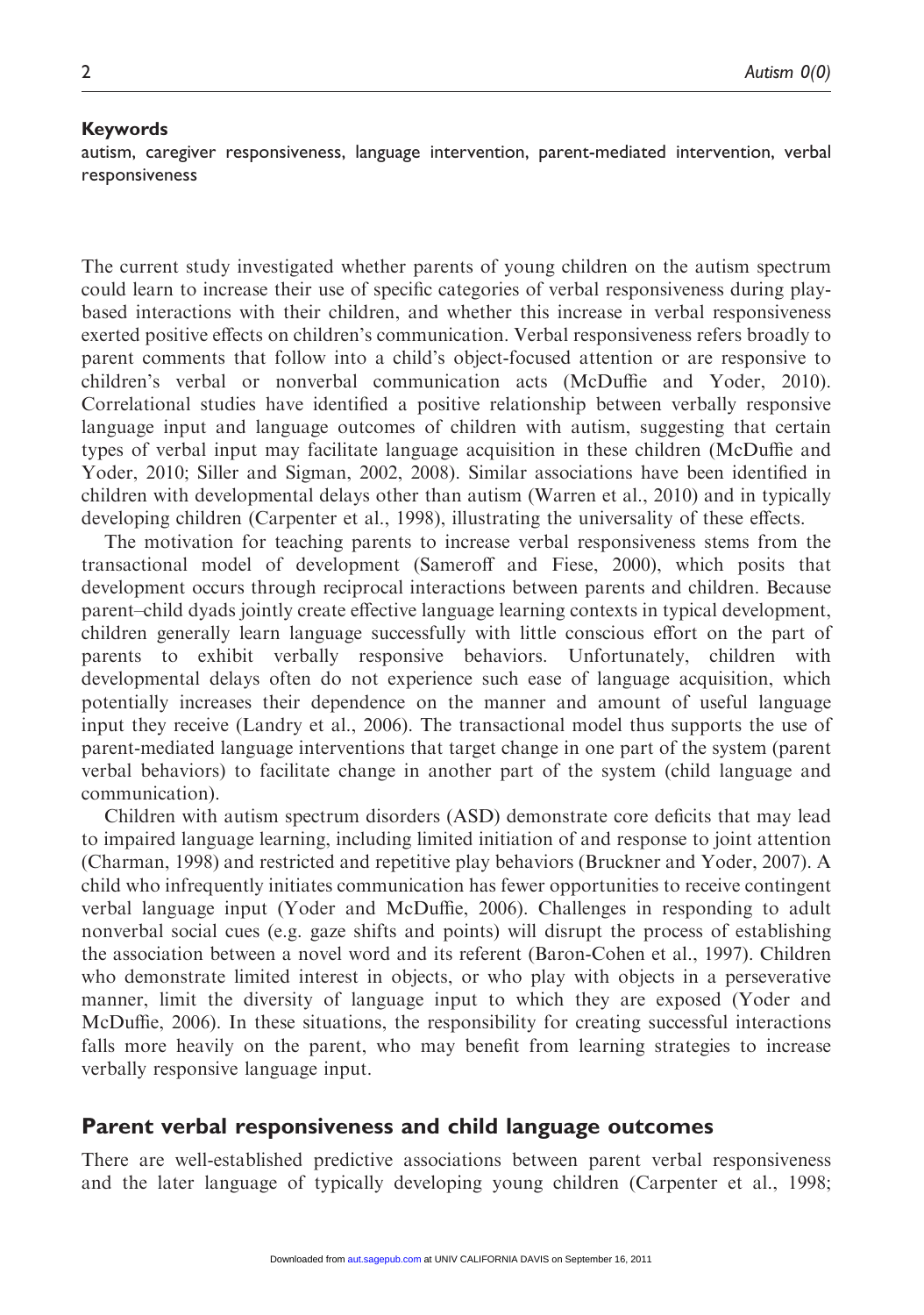Tamis-LeMonda et al., 2001). Researchers also have begun to explore the relationship between caregiver verbal responsiveness and language outcomes in young children with ASD. Siller and Sigman (2002) found that children with ASD whose caregivers showed higher levels of verbal responsiveness developed better language skills across several years, and that the outcomes were not explained by initial levels of joint attention, language, or IQ. The best predictor of long-term language gains was parent use of follow-in commenting, defined as utterances that described the child's focus of attention without requiring a change in the child's ongoing activity. Siller and Sigman (2008) confirmed the positive contribution of parent verbal responsiveness as a unique predictor of language outcomes for children with ASD, controlling for initial IQ, mental age, and language level.

McDuffie and Yoder (2010) investigated the short-term effects of parent verbal responsiveness on vocabulary gains for preschoolers with ASD. Both follow-in commenting (comments related to the child's focus of attention) and follow-in directing (follow-in comments that suggested a new action with a toy) predicted spoken vocabulary gains after controlling for child engagement with toys, and neither type of responsiveness accounted for unique variance over and above the other. Parent expansions of child verbal communication acts predicted a small but significant amount of variance in spoken vocabulary after controlling for child talkativeness. In an extension of McDuffie and Yoder (2010), Haebig (2010) found that follow-in comments and follow-in directives for language each uniquely predicted gains in language one year later for minimally verbal toddlers with ASD. An additional correlational study has demonstrated a positive association between a composite measure of parent verbal responsiveness and later language for children with fragile X syndrome (Warren et al., 2010). These findings are highly relevant because children with fragile X syndrome share many behavioral characteristics with children with idiopathic autism.

#### Interventions targeting parent verbal responsiveness

Considering the growing correlational evidence for the association between parent verbal responsiveness and positive language outcomes for children with ASD, randomized and controlled studies of parent-mediated interventions are important for at least two reasons. First, these studies address the feasibility of teaching parents to increase their use of responsive verbal strategies. If the relationship between verbal responsiveness and child language gains is present but cannot be modified, then previous findings are theoretically interesting but of limited practical importance to families of children with ASD. Second, intervention studies provide evidence that differences in language outcomes are due to increased verbal responsiveness and not to child maturation or other unidentified third variables.

Aldred et al. (2004) found that parents who participated in a social communication intervention had increased their verbal responsiveness one year later, compared to parents in a waitlist control group. Children in the treatment group improved their spoken communication as indicated by a parent report of expressive vocabulary. The comparison group demonstrated an increase in parent redirecting behaviors and a decrease in the number and quality of children's spontaneous communication acts. Green et al. (2010) recently conducted a large-scale examination of a manualized, parent-mediated treatment program aimed at improving the social and communication skills of young children with ASD. Treatment effects included significant increases in overall parent verbal responsiveness,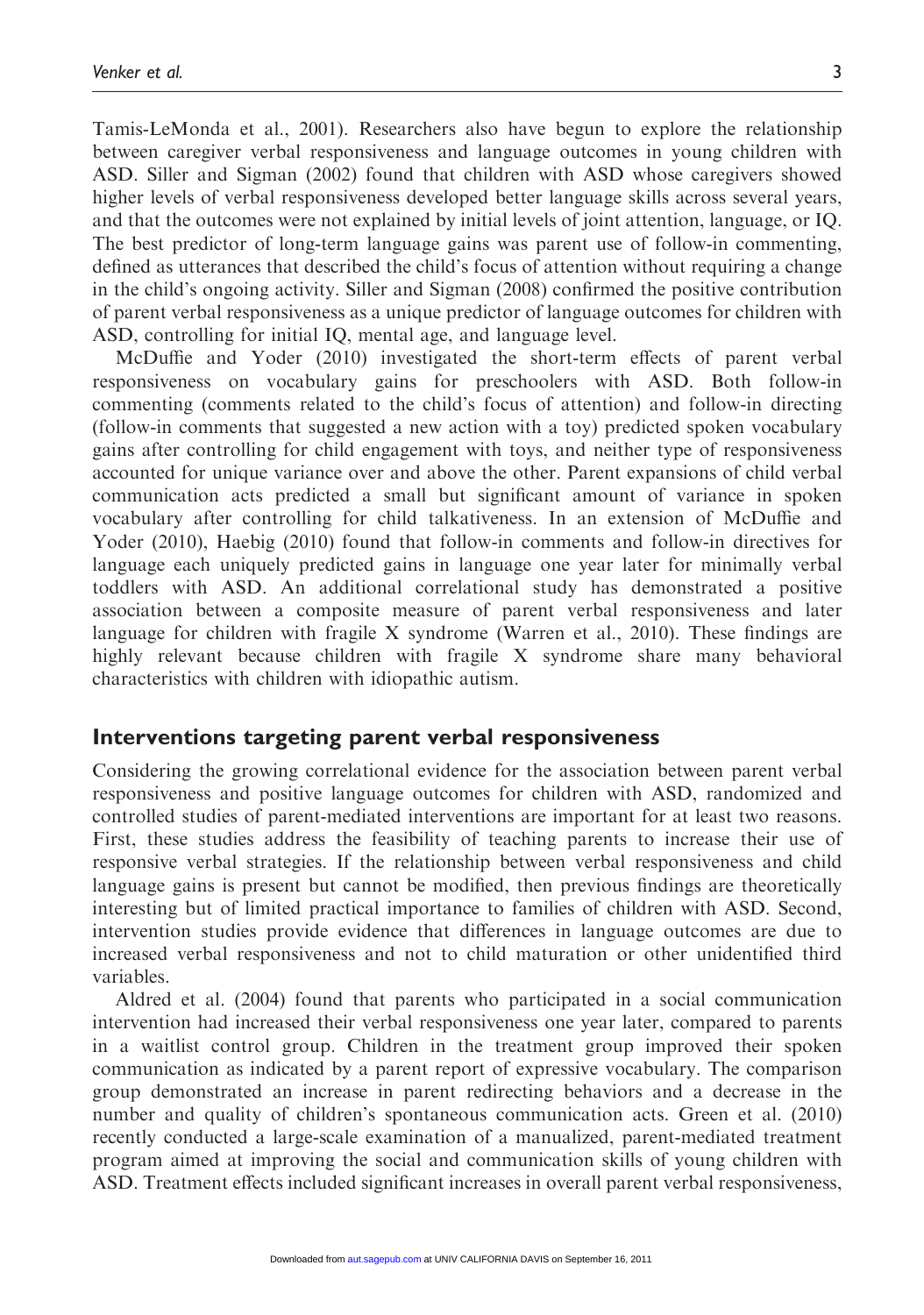child initiations, and shared attention during play, as well as increases in parent report of language and social communication.

McConachie et al. (2005) conducted a quasi-experimental study of More Than Words: The Hanen Program for Parents of Children with Autism Spectrum Disorder (MTW; Sussman, 1999), which was adapted for use in the current study. Families were enrolled in either an immediate treatment group or a waitlist control group, depending on service availability. Seven months after recruitment, parents in the treatment group had increased their scores on a global rating scale of verbal responsiveness, including imitations and expansions, turn-taking routines, and simplified language. Children in the treatment group demonstrated gains in parent report of spoken vocabulary. Carter and colleagues (2011) recently conducted the first randomized controlled trial of the MTW program; toddlers with ASD were randomly placed in either a group receiving the MTW intervention or a group receiving treatment as usual. Although this study identified no main effects of the MTW program on parent responsiveness or child communication at either five or nine months following the treatment, the effect sizes of residualized gains in parent responsivity were moderate to large. Interestingly, results also indicated that positive effects of the MTW program depended on pre-treatment child characteristics, such that children with initially low levels of object interest who were placed in the MTW group demonstrated increased gains in communication, and children with initially high levels of object interest demonstrated attenuated growth.

#### The current study

This study used a randomized group design to determine whether parents who participated in a short-term intervention increased their use of specific categories of verbal responsiveness during play-based interactions with their young children with ASD. A secondary aim of the study was to examine subsequent changes in child spontaneous and prompted communication acts. The categories of verbal responsiveness selected as intervention targets were theoretically motivated and based on correlational support for the positive contribution of these behaviors to enhanced communication and language outcomes for young children with ASD (Haebig, 2010; McDuffie and Yoder, 2010; Siller and Sigman, 2002, 2008; Warren et al., 2010). The following categories of parent verbal responsiveness were targeted: (a) follow-in commenting; (b) linguistic mapping; (c) expansions; and, (d) prompts for communication acts. A decrease in parent use of redirects was also targeted.

Follow-in commenting represents a useful strategy for children with limited spontaneous communication, because parents can provide this type of verbal language input without requiring intentional communication or attention switching by the child. The temporal link between linguistic input and referential context is more salient when parents follow the child's lead and label objects that represent the child's current focus of attention (Yoder et al., 1998).

Linguistic mapping and expansions are parent verbal responses contingent upon child acts of intentional communication. Linguistic mapping (Yoder and Warren, 2002) involves putting into words the presumed meaning of the child's immediately preceding nonverbal communication act. Parent use of linguistic mapping is associated with increased vocabulary in typically developing children (Goldin-Meadow et al., 2007), although such an association has not yet been demonstrated for children with ASD. Expansions are utterances that repeat and add new semantic or syntactic information to a child's previous utterance. Given their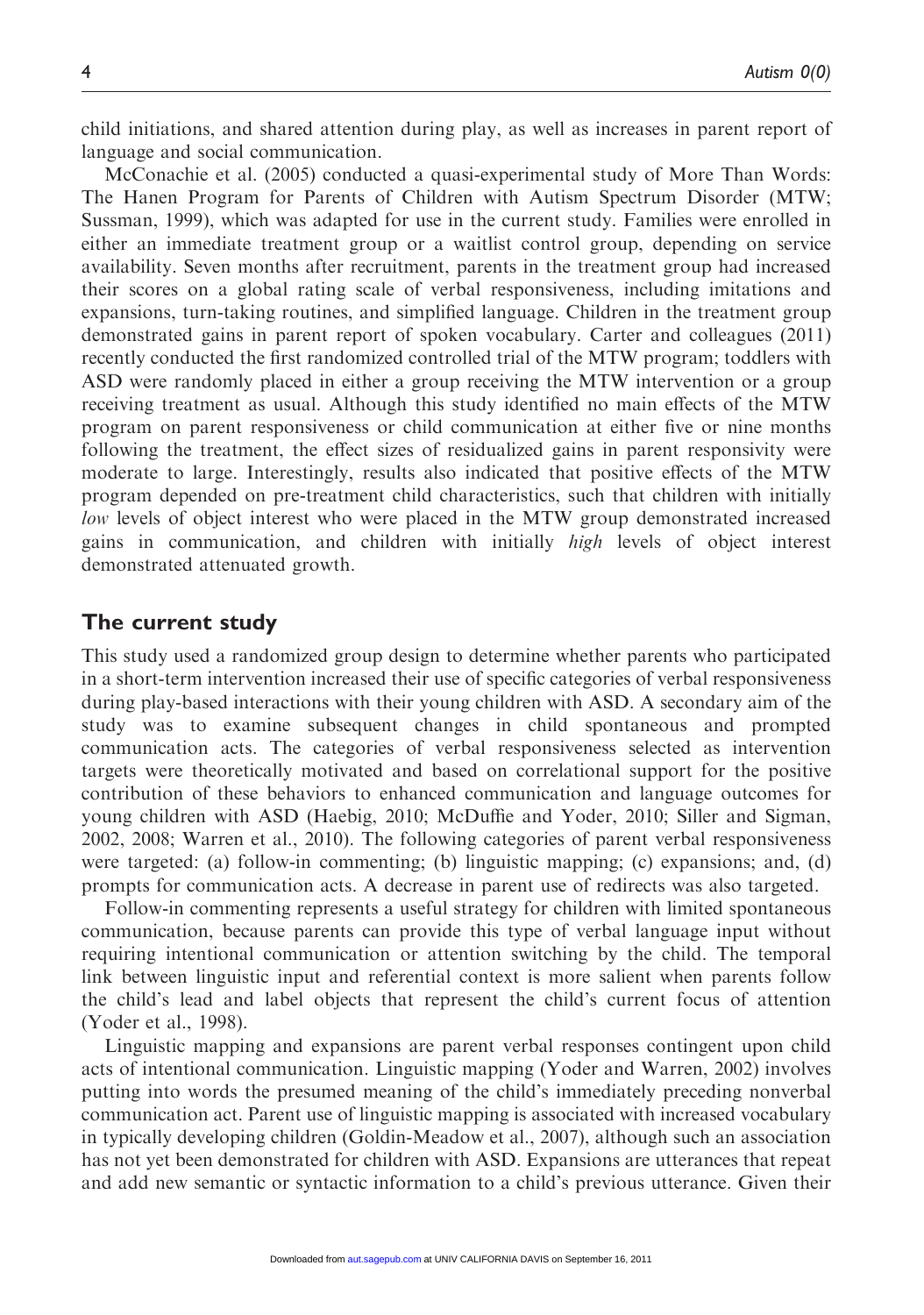temporal association with the child's communication act and their contextual mapping to the child's focus of attention, expansions may scaffold language learning by allowing children to make a comparison between their own utterances and the developmentally advanced adult model (Yoder et al., 1995). McDuffie and Yoder (2010) found that parent expansions accounted for unique variance in predicting spoken language gains for preschoolers with ASD.

Prompting for communication is an important strategy for parents of children with limited spontaneous communication. Prompted child communication acts provide parents with additional opportunities to use linguistic mapping and expansions, thus increasing the amount of language facilitating input that children receive. In addition, prompting can encourage children to generalize language they initially learned in a different context. Finally, redirects (McCathren et al., 1995) require children to modify their focus of attention to attend to an adult-initiated topic. In general, redirects are not considered to facilitate language development because they require children to disengage and shift their current focus of attention to coincide with the adult's linguistic input.

Conceptually, a parent-mediated intervention approach directly targets proximal changes in parent behaviors to produce more distal changes in child language and communication. Although such changes might be difficult to detect during the short time frame of the current intervention, the ultimate goal of the intervention was to facilitate positive changes in children's language and communication skills.

This study addressed the following research questions: (1) Did parents in the treatment group significantly increase their use of responsive verbal strategies, compared to parents in a delayed treatment group? (2) Did children in the treatment group significantly increase their use of spontaneous or prompted communication acts in excess of changes demonstrated by children in the delayed treatment group? We hypothesized that parents in the treatment group would significantly increase their use of follow-in comments, responses to child communication acts (linguistic mapping and expansions), and prompts, and would significantly decrease their use of redirects. Additionally, we hypothesized that children in the treatment group would increase their number of communication acts following treatment.

# **Methods**

#### **Participants**

Fourteen parent–child dyads participated in the study. Thirteen children had community diagnoses of an ASD; the one child without a pre-existing diagnosis was referred to the study by an early interventionist who had concerns about autism. Autism spectrum diagnoses were confirmed at the pre-treatment evaluation. Families were recruited from an ongoing longitudinal study of language development in autism, through early intervention providers, and from the community, and they were informed that the intervention was not meant to replace any services children were currently receiving. The study was approved by the university institutional review board, and parents provided written consent for their child's participation.

Each parent–child dyad was randomly assigned to a treatment group or a delayed treatment group, resulting in two groups containing seven dyads each. All children participated in a pre-treatment baseline assessment and a post-treatment session approximately 10 weeks later. The treatment group started the intervention one to two weeks after the baseline evaluation and the delayed treatment group was offered the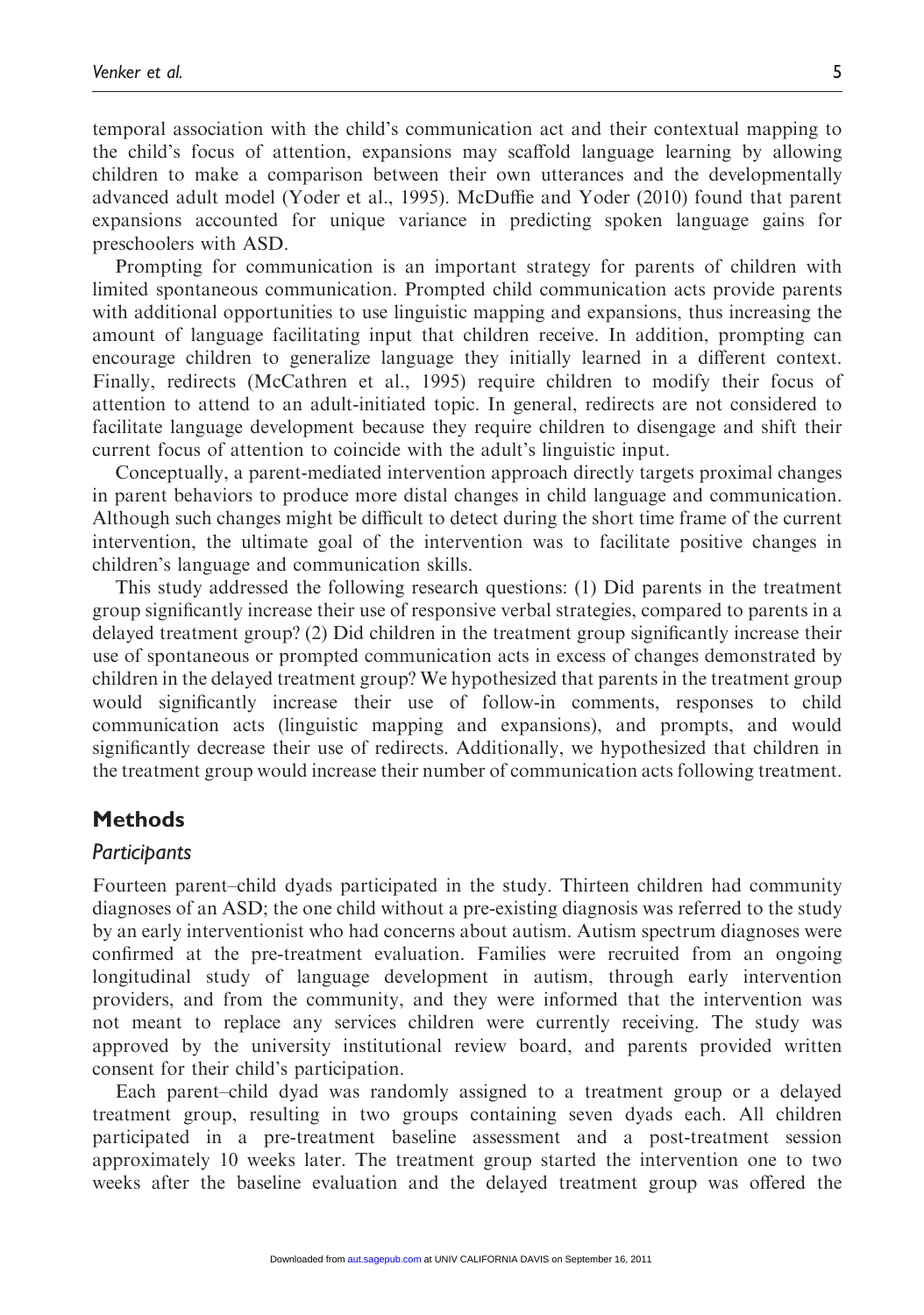|                                               | Mean   | SD     | Range      |
|-----------------------------------------------|--------|--------|------------|
| Age in months at pre-treatment                | 41.14  | 10.40  | $28 - 68$  |
| <b>ADOS Severity Score</b>                    | 8      | 2.13   | $4 - 10$   |
| PLS-4 AC age equivalent (months)              | 14.79  | 7.04   | $6 - 32$   |
| PLS-4 EC age equivalent (months) <sup>*</sup> | 20.21  | 7.47   | $12 - 41$  |
| CDI Words Understood (Infant Form)            | 181.00 | 143.05 | $20 - 396$ |
| CDI Words Produced (Infant Form)              | 108.23 | 151.00 | $0 - 384$  |
| CDI Words Produced (Toddler Form)             | 148.38 | 223.87 | $0 - 657$  |
| Mullen VR age equivalent                      | 28.79  | 13.80  | $12 - 60$  |
|                                               |        |        |            |

Table I Descriptive characteristics of the participants

 $\displaystyle{ }^*$ Significant group difference at  $p < .05.$ 

ADOS: Autism Diagnostic Observation Scale, PLS-4 AC and EC: Preschool Language Scale, 4th Edition, Auditory Comprehension and Expressive Communication, CDI: Communicative Development Inventory, Mullen VR: Mullen Scales of Early Learning, Visual Reception.

intervention after the post-treatment sessions were complete. The current analyses focused solely on the pre- and post-treatment visits completed by all participants.

#### Assessments

At the pre-treatment evaluation, children were between 28 and 68 months of age (mean  $age = 41$  months). Assessments included language and cognitive testing, confirmation of ASD diagnoses, and parent–child free play sessions (see Table 1). The Preschool Language Scale, Fourth Edition (PLS-4; Zimmerman et al., 2004) assessed receptive and expressive language skills, and the Mullen Scales of Early Learning (MSEL; Mullen, 1995) assessed visual reception. Parents completed the Infant and Toddler forms of the MacArthur Communicative Development Inventory (CDI; Fenson et al., 1991), a parent report measure of vocabulary. Raw numbers of words understood and produced were examined in place of standard scores because some children exceeded the age range for which the CDI manual provides normative data.

The Autism Diagnostic Observation Schedule (ADOS; Lord et al., 2000) or the Autism Diagnostic Observation Schedule – Toddler Version (ADOS-T; Luyster et al., 2009) was administered by a trained and reliable examiner. The ADOS modules and modules were selected based on a child's age and expressive language level as instructed in the ADOS manual. The average ADOS total score was 20.64 (range 11–28), which supported children's community diagnoses. To provide a calibrated metric of autism symptom severity, ADOS raw scores were converted to severity scores (see Gotham et al., 2009).

Each parent–child dyad participated in a videotaped 10-minute free play session at preand post-treatment. Parents were instructed to play with their child as they typically would at home, using a standard set of toys. Parent and child behaviors during these sessions were coded from video and analyzed for evidence of change.

#### The intervention

Families participated in an adapted version of the MTW program, a manualized parent training intervention that teaches parents how to better understand their children's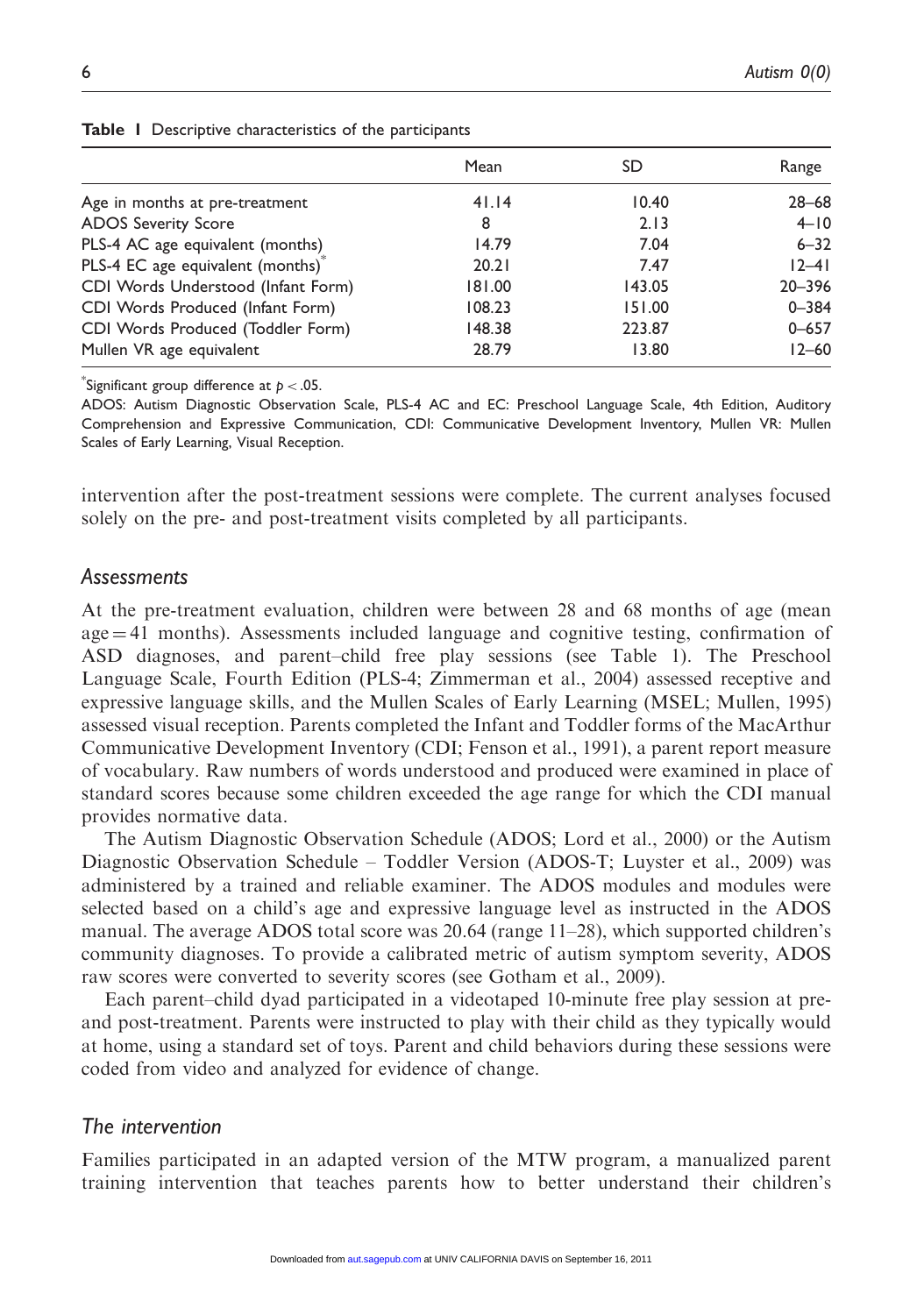communication and adapt their interactions to support language learning. The MTW program is broadly supported by previous research (McConachie et al., 2005), While we did not seek to test its efficacy, per se, we did adopt the MTW framework to address our goal of teaching parents to increase their use of specific types of verbal responsiveness.

The traditional MTW intervention is implemented by a Hanen-certified speech-language pathologist (SLP) and includes eight parent education sessions and three home visits. Our adapted intervention, which was approved by the Hanen Center, included five parent education sessions (two hours each) and two individual coaching sessions (45 minutes each) led by a Hanen-certified SLP. This adaptation allowed for two intervention cycles during the academic summer session; the sessions were conducted in a research clinic for ease of implementation.

We incorporated an additional small group component that involved clinician coaching of ongoing parent–child play interactions on a twice-weekly basis, in order to strengthen parents' implementation of verbally responsive strategies. Parent–child dyads participated in 14 small group parent–child coaching sessions (one hour each) led by graduate student clinicians and supervised by the Hanen-certified SLP. The parent education meetings, individual coaching sessions, and small group sessions were interspersed across the treatment period. In a typical week, families attended one parent meeting and two small group sessions. In the third and sixth weeks, families attended one small group session and one individual coaching session; no parent education meeting was held on these weeks. Attendance was excellent; families attended all individual sessions, and no family missed more than one parent education session or two small group sessions. Thus, families in the treatment group received a total of eight to 10 hours of parent education, 1.5 hours of individual sessions with the Hanen-certified SLP, and 12 to 14 hours of small group sessions.

One parent in each family was designated as the primary participant (6 mothers, 1 father). This parent attended all sessions and participated in both parent–child play samples. Given the goals of the study, parents were taught to be verbally responsive by talking about their children's play (follow-in commenting) and responding to their children's communication acts using linguistic mapping and expansions. As in the traditional MTW program, parents were taught strategies to engage children in play (e.g., establishing play routines and supporting object-focused engagement) to set the occasion for follow-in commenting. Parents were taught to prompt communication (e.g., by arranging the environment with favored items in sight but out of reach, providing choices, giving pieces of toys bit by bit, and inserting pauses during familiar verbal routines) to set the occasion for using interpreting and expanding. Parents also learned how to establish interactive 'people games' that provided children with predictable social turn-taking routines. Given the difficulty that children with ASD have in shifting their attentional focus, parents learned to decrease their redirects of the child's attention away from a toy of interest. Readers are invited to contact the second author for further information regarding the content of the parent education sessions; the adapted program curriculum was submitted in full and was accepted by the Hanen Center.

The small group component provided parents with opportunities to implement newly learned strategies and receive feedback, modeling, and coaching from graduate clinicians. Each group included two to three parent–child dyads and one lead graduate clinician, as well as additional graduate clinicians in a supporting role. Graduate clinicians suggested and demonstrated activities likely to elicit and maintain child engagement and coached parents on the targeted strategies. During the two individual sessions, the Hanen-certified SLP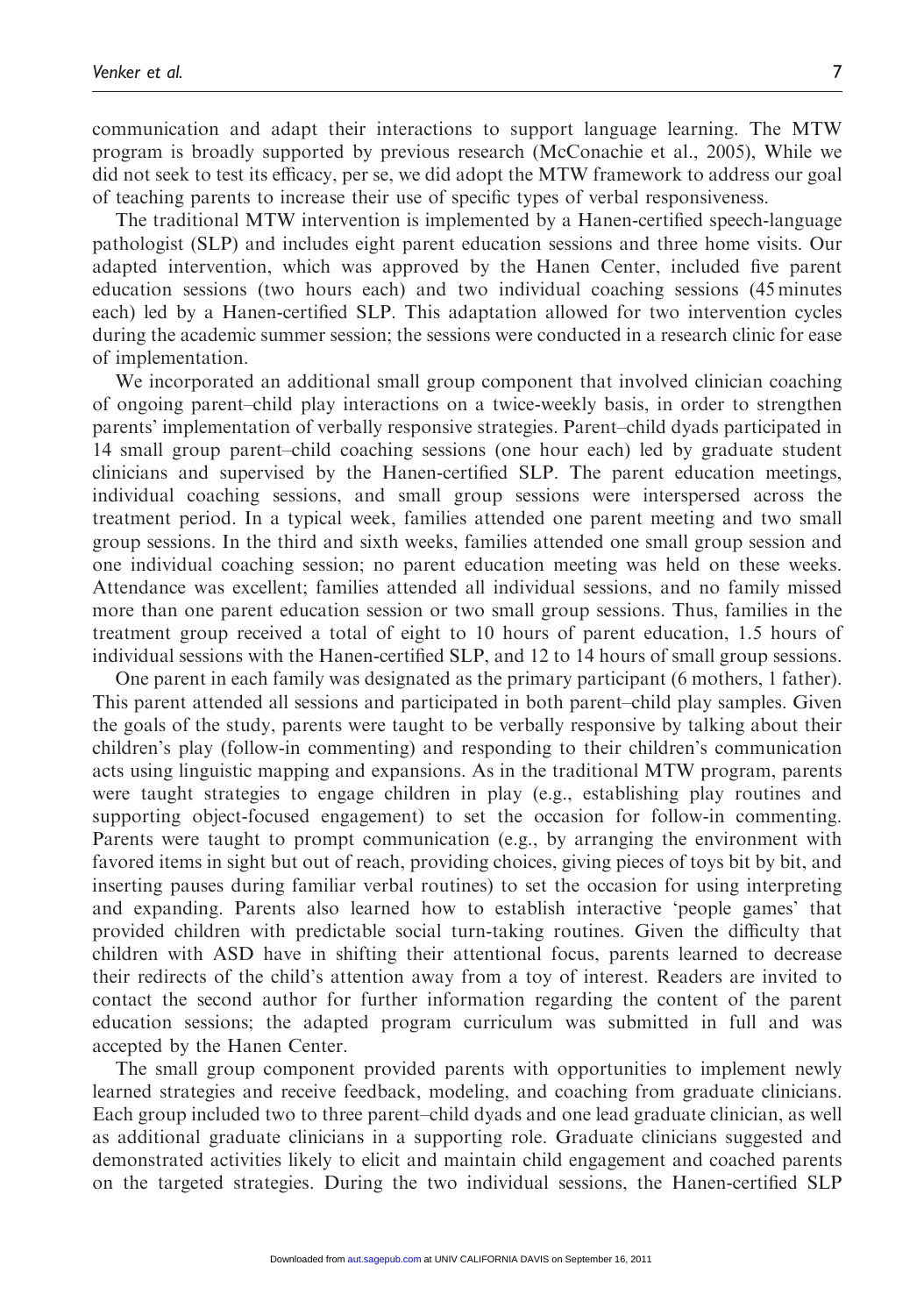provided parents with additional suggestions to improve their social interaction and communication with their children, with a focus on increasing use of verbally responsive strategies.

# Treatment fidelity

To ensure that the treatment was implemented as intended, 28 small-group sessions were randomly selected and coded for specific therapeutic techniques outlined in a measure of treatment fidelity; each technique was evaluated on a scale from one (poor implementation) to five (good implementation). The treatment fidelity measure assessed two areas: clinicians' modeling of target behaviors, and clinicians' ability to provide opportunities and feedback to parents. Fidelity for clinician modeling behaviors ranged from 4.79 to 4.96, and included (1) following the child's lead, (2) prompting communication, (3) responding appropriately to child communication acts, (4) modeling positive affect and engaging in face-to-face interaction with the child, (5) using follow-in language, and (6) modeling synchronized play actions. Fidelity scores for (7) providing parents with opportunities for interaction and (8) providing parents with constructive feedback were 4.93 and 4.07, respectively; overall, these scores indicate that the treatment was administered as was intended.

# Parent and child behaviors

Parent–child play sessions at pre- and post-treatment were transcribed using Systematic Analysis of Language Transcripts (SALT; Miller and Iglesias, 2006), and the number of occurrences of each targeted behavior was recorded. Given staffing constraints, observational coding and reliability coding were conducted by two of the graduate student clinicians; thus, it was not possible to maintain blindness to treatment group assignment. The parent behaviors that were coded were: follow-in commenting, linguistic mapping, expansions, prompts, and redirects. The child behaviors were: prompted communication acts, spontaneous verbal communication acts, and spontaneous nonverbal communication acts (see Table 2).

# **Reliability**

Reliability coding of parent and child variables was completed on 20% of the pre- and posttreatment session data by two independent coders, both of whom were trained by the second author. All parent behaviors and child behaviors were coded separately, and correlation coefficients were calculated for each variable. The average intraclass correlation coefficient for the coded summary level variables was 0.96 and ranged from 0.86 for redirects to 0.99 for follow-in comments.

# **Results**

### Analysis

We first examined the baseline abilities of the treatment group and the delayed treatment group; although randomization theoretically ensures group equivalency, the current study requires further attention to baseline skills because of its limited sample size.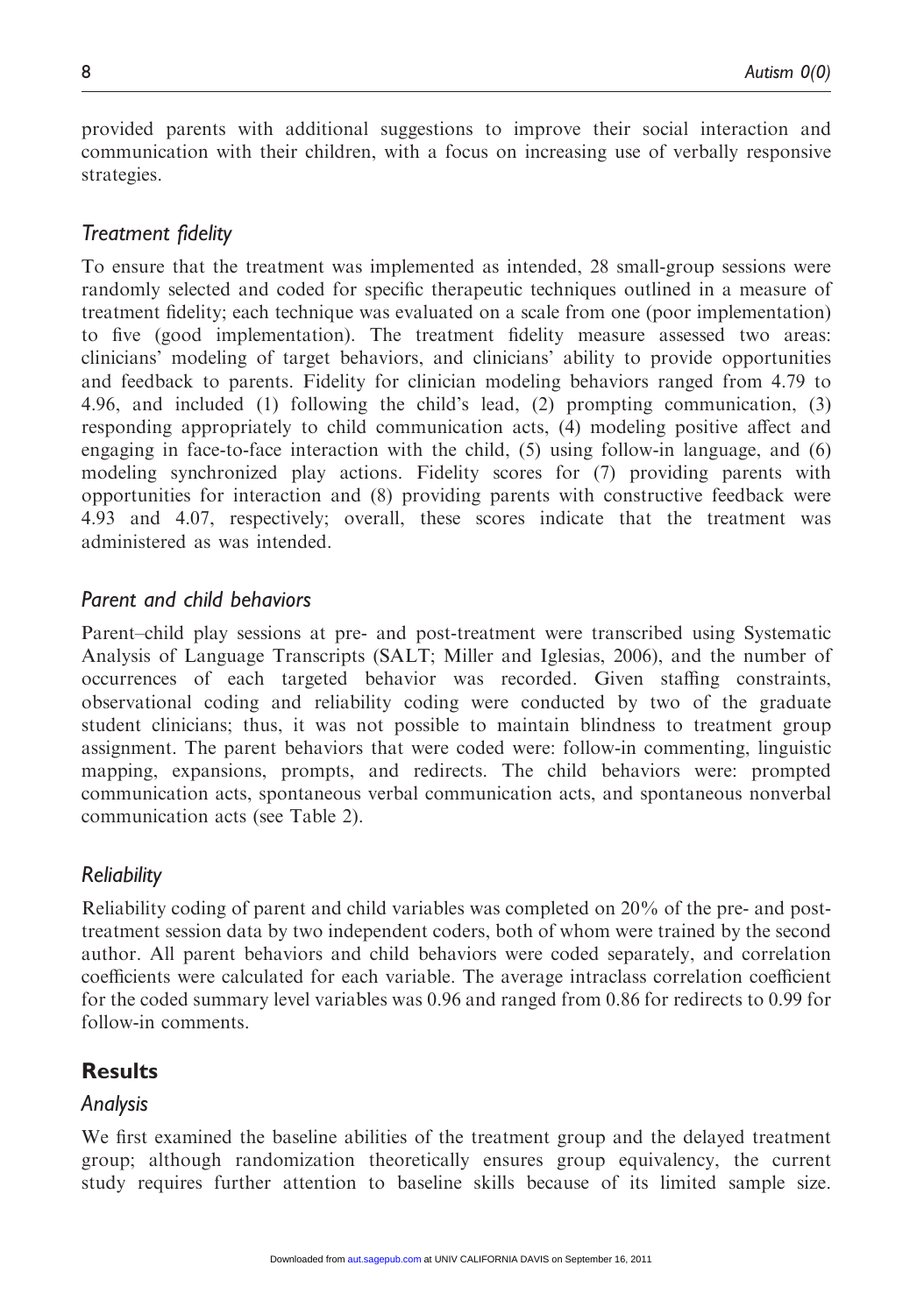| Parent behavior                                        | Definition                                                                                                                                                                                                                                                                       | Example                                                                                                                                                                                                   |
|--------------------------------------------------------|----------------------------------------------------------------------------------------------------------------------------------------------------------------------------------------------------------------------------------------------------------------------------------|-----------------------------------------------------------------------------------------------------------------------------------------------------------------------------------------------------------|
| Follow-in commenting                                   | Parent talking that described the child's<br>focus of object-directed attention (e.g.<br>what the child was currently looking at<br>or playing with) and did not signal a<br>change in current action with the toy                                                               | Child looks at Potatohead's nose.<br>Parent: 'A funny nose!'<br>Child puts a ball down a slide.<br>Parent: 'You rolled the ball down.'<br>Child drives car on the floor.<br>Parent: 'The car is driving.' |
| Responsiveness to<br>Child Communication<br>Acts       | Linguistic mapping: interpreting a<br>nonverbal communication act by<br>putting its presumed meaning into<br>words                                                                                                                                                               | Linguistic Mapping                                                                                                                                                                                        |
| Linguistic mapping                                     |                                                                                                                                                                                                                                                                                  | Child reaches for a ball.<br>Parent: 'You want the ball!'                                                                                                                                                 |
| <b>Expansions</b>                                      | Expansions: repeating a child's<br>utterance and adding new semantic or<br>syntactic information.<br>Both occurred within three seconds of<br>a child communication act                                                                                                          | Expansion Child: 'Cow.'<br>Parent: 'A baby cow!'                                                                                                                                                          |
| Prompts                                                | Parent verbal or nonverbal behaviors<br>that encouraged communication but<br>were not necessarily followed by child<br>communication acts (e.g. providing<br>children with choices, inserting pauses<br>into an utterance or familiar routine, or<br>holding a toy out of reach. | Parent: 'Do you want the red ball or<br>the green ball?'<br>Parent: 'Ready, set'<br>Parent: 'I have more crackers!'                                                                                       |
| Redirects                                              | Attempts by the parent to direct the<br>child's focus of attention from the toy<br>or activity he or she was currently<br>interested in.<br>Redirects did not include addition of<br>new pieces or introducing a new way to<br>play with a toy                                   | Child is stacking blocks.<br>Parent: 'Let's play with the people now.'<br>Child is looking at a ball.<br>Parent: 'I see some picnic food over<br>there.'                                                  |
| <b>Child behavior</b><br>Prompted<br>communication act | <b>Definition</b><br>Nonverbal or verbal communication<br>act produced within four seconds after<br>a parent prompt                                                                                                                                                              | <b>Example</b><br>Parent holds up a ball and child reaches<br>for it.<br>Parent: 'Ready, set'<br>Child: 'Go!'                                                                                             |
| Spontaneous verbal<br>communication act                | Non-imitative words and phrases<br>produced spontaneously (i.e. did not<br>follow a parent prompt for<br>communication)                                                                                                                                                          | Child: 'I want the cow.'<br>Child: 'More.'                                                                                                                                                                |
| Spontaneous<br>nonverbal<br>communication act          | Non-imitative nonverbal<br>communication produced<br>spontaneously, including reaching,<br>giving, vocalizing $+$ eye gaze, pointing,<br>and showing.<br>Conventional signs were included here                                                                                   | Child reaches for a ball.<br>Child vocalizes and looks at the parent.                                                                                                                                     |

Table 2 Definition and examples of parent and child behaviors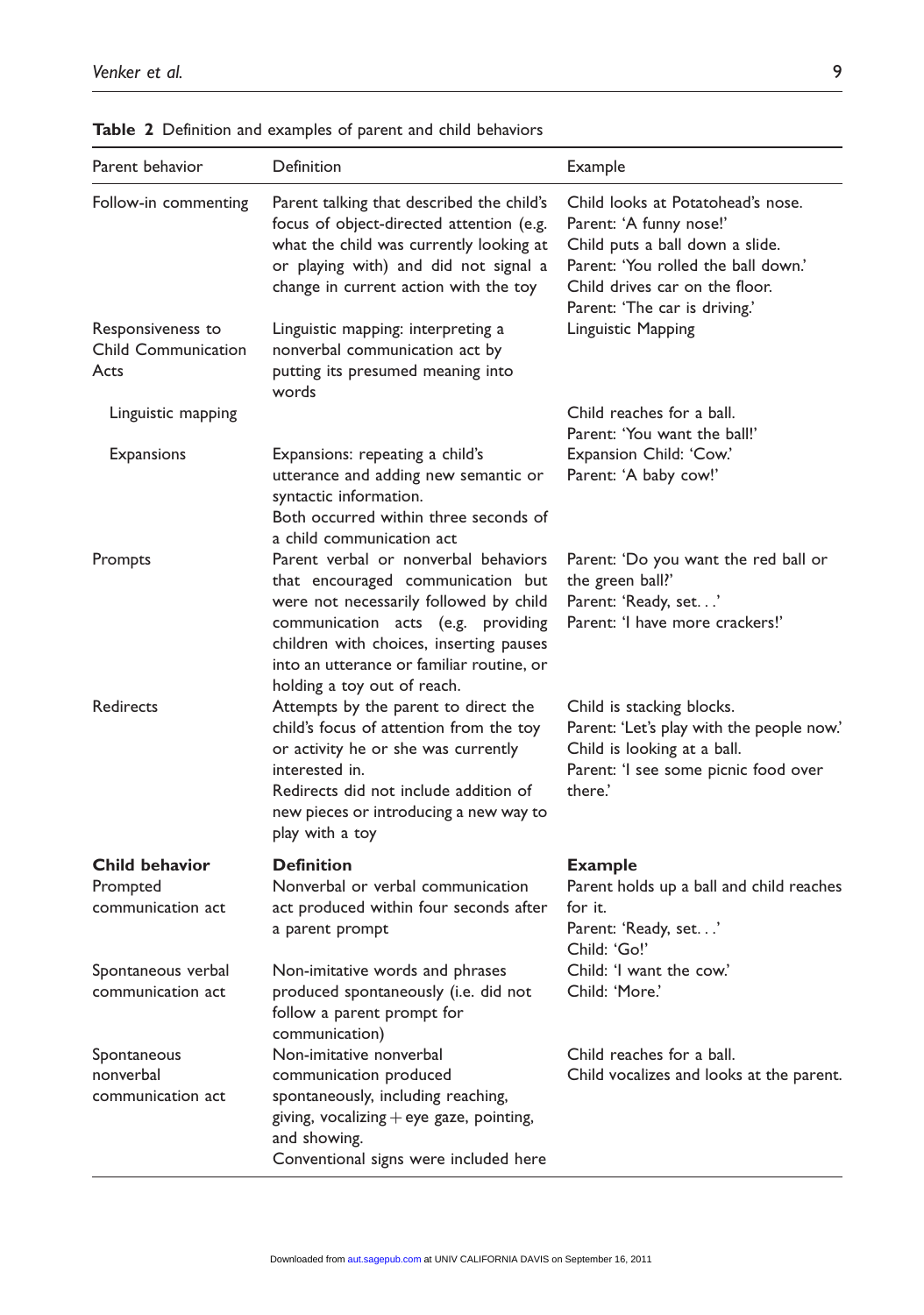Wilcoxon rank-sum tests revealed that the treatment and delayed treatment groups did not differ in terms of ADOS severity, PLS-4 Auditory Comprehension, Mullen Visual Reception, parent report of vocabulary, and chronological age (all  $ps > .10$ ). However, the delayed treatment group scored significantly higher on the PLS-4 Expressive Communication subscale  $(p < .05)$ . Clinical observation also confirmed that, while spontaneous communication acts were infrequent in both groups, most of the children in the treatment group were not yet communicating verbally.

Differences in a child's mode of communication (i.e., verbal or nonverbal) would influence a parent's options to respond. For example, a parent has the option to provide an expansion of a child's verbal communication act, but it is not possible to use expansions when a child is communicating exclusively through nonverbal means; in the latter case, linguistic mapping of the nonverbal communication act can be appropriate. Because of the effects these differences in baseline expressive language would have on parent use of linguistic mapping and expansions, we created a composite variable, parent responsiveness to child communication acts, by summing linguistic mapping and expansions.

Given that outcome data were not normally distributed, nonparametric tests were used for all analyses; these tests are robust to small sample sizes and non-normal distributions and are less influenced by extreme data points. One-tailed  $p$  values are reported for all tests because there was an expected direction of change (i.e., that all parent and child behaviors should increase with the exception of parent redirects, which should decrease). An alpha of .05 was retained for all analyses.

### Parent behaviors

Descriptive statistics of the parent variables are presented in Table 3. To address our first research question, we compared the proportion of parents who increased their use of followin comments, prompts, and responses to child communication acts and decreased their use of redirects from pre- to post-treatment. Multiplicative binomial tests were conducted to compare the proportion of parents who improved, to the proportion of those who did not improve (see Table 4). As expected, more parents in the treatment group than the delayed treatment group increased their use of follow-in commenting  $(p < .04)$  and their use of prompts  $(p < .01)$ . Group differences in the proportion of parents who increased their responsiveness to child communication acts or decreased their use of redirects approached significance ( $ps < .07$ ).

We also examined the magnitude of improvements using Wilcoxon rank-sum tests to compare gain scores from pre- to post-treatment for each of the target parent variables (see Table 5). Consistent with earlier findings regarding group proportions, parents in the treatment group demonstrated greater gains than the delayed treatment group in use of follow-in comments ( $p < .03$ ) and use of prompts ( $p < .01$ ). Contrary to results regarding proportions, parents in the treatment group made greater increases than the delayed treatment group in their responsiveness to child communication acts ( $p < .03$ ) and greater decreases in their use of redirects ( $p < .01$ ). Thus, in terms of the magnitude of improvement, there was a significantly greater change for all four targeted behaviors for parents in the treatment group relative to parents in the delayed treatment group. Although group comparisons were conducted on the basis of ranked sums, numeric means are presented in Figures 1–4 for purposes of visual display and ease of interpretation.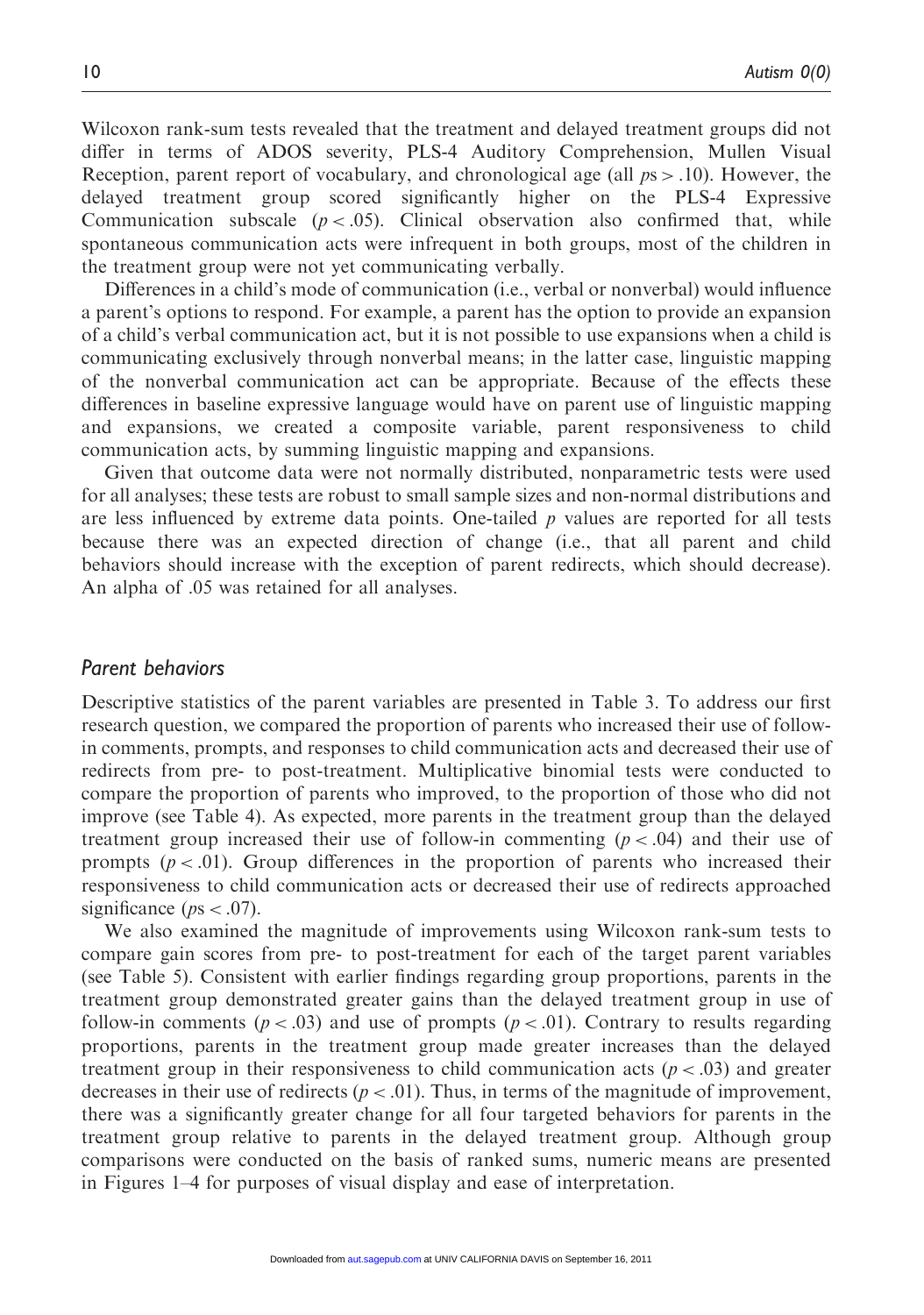|                                   | Pre-treatment<br>mean (SD) | Range      | Post-treatment<br>mean (SD) | Range      |
|-----------------------------------|----------------------------|------------|-----------------------------|------------|
|                                   |                            |            |                             |            |
| Parent variables                  |                            |            |                             |            |
| Follow-in commenting              |                            |            |                             |            |
| <b>Treatment</b>                  | 53.43 (24.35)              | $14 - 75$  | 74.57 (33.51)               | $31 - 111$ |
| Delayed treatment                 | 73.86 (25.91)              | $42 - 125$ | 73.00 (19.04)               | $47 - 100$ |
| Linguistic mapping $+$ expansions |                            |            |                             |            |
| <b>Treatment</b>                  | 0.14(0.38)                 | $0 - 1$    | 7.57(7.37)                  | $0 - 21$   |
| Delayed treatment                 | 0.71(0.76)                 | $0 - 2$    | 1.57(1.81)                  | $0 - 5$    |
| Prompts                           |                            |            |                             |            |
| <b>Treatment</b>                  | 1.14(1.46)                 | $0 - 4$    | $13.43$ (11.91)             | $0 - 32$   |
| Delayed treatment                 | 3.14(3.29)                 | $0 - 8$    | 1.43(2.30)                  | $0 - 6$    |
| <b>Redirects</b>                  |                            |            |                             |            |
| <b>Treatment</b>                  | 14.00(8.58)                | $2 - 28$   | 4.29(3.35)                  | $1 - 10$   |
| Delayed treatment                 | 12.29 (10.00)              | $3 - 32$   | 14.29 (15.39)               | $0 - 45$   |
| Child variables                   |                            |            |                             |            |
| Prompted                          |                            |            |                             |            |
| Communication acts                |                            |            |                             |            |
| Treatment                         | 0.29(0.49)                 | $0 - 1$    | 9.71 (14.08)                | $0 - 40$   |
| Delayed treatment                 | 2.00(2.24)                 | $0 - 6$    | 1.86(2.67)                  | $0 - 7$    |
| Spontaneous Verbal Communication  |                            |            |                             |            |
| Acts                              |                            |            |                             |            |
| Treatment                         | 1.29(3.40)                 | $0 - 9$    | 4.71(6.13)                  | $0 - 15$   |
| Delayed Treatment                 | 11.71(13.70)               | $0 - 34$   | 12.57(19.81)                | $0 - 54$   |
| Spontaneous Nonverbal             |                            |            |                             |            |
| <b>Communication Acts</b>         |                            |            |                             |            |
| <b>Treatment</b>                  | 0.57(0.79)                 | $0 - 2$    | 2.43(3.15)                  | $0 - 9$    |
| Delayed Treatment                 | 0.57(0.53)                 | $0 - 1$    | 2.14(2.73)                  | $0 - 7$    |

#### Table 3 Descriptive statistics of parent and child variables

#### Table 4 Proportions of parents and children who improved

|                                          | $\chi^2$ | Þ       | No. increased |
|------------------------------------------|----------|---------|---------------|
| Follow-in commenting                     |          |         |               |
| <b>Treatment</b>                         | 3.82     | $.037*$ | 7             |
| Delayed treatment                        |          |         | 4             |
| Linguistic mapping $+$ expansions        |          |         |               |
| <b>Treatment</b>                         | 2.80     | .070    | 6             |
| Delayed treatment                        |          |         | 3             |
| Prompts                                  |          |         |               |
| <b>Treatment</b>                         | 7.14     | .007    | 6             |
| Delayed treatment                        |          |         |               |
| Redirects                                |          |         |               |
| <b>Treatment</b>                         | 2.80     | .070    | 6             |
| Delayed treatment                        |          |         | 3             |
| Prompted communication acts              |          |         |               |
| <b>Treatment</b>                         | 4.67     | $.022*$ | 5             |
| Delayed treatment                        |          |         |               |
| Spontaneous verbal communication acts    |          |         |               |
| <b>Treatment</b>                         | 1.17     | .172    | 5             |
| Delayed treatment                        |          |         | 3             |
| Spontaneous nonverbal communication acts |          |         |               |
| <b>Treatment</b>                         | 1.17     | .172    | 5             |
| Delayed treatment                        |          |         | 3             |

\* p <.05 for a one-tailed test. Downloaded fro[m aut.sagepub.com](http://aut.sagepub.com/) at UNIV CALIFORNIA DAVIS on September 16, 2011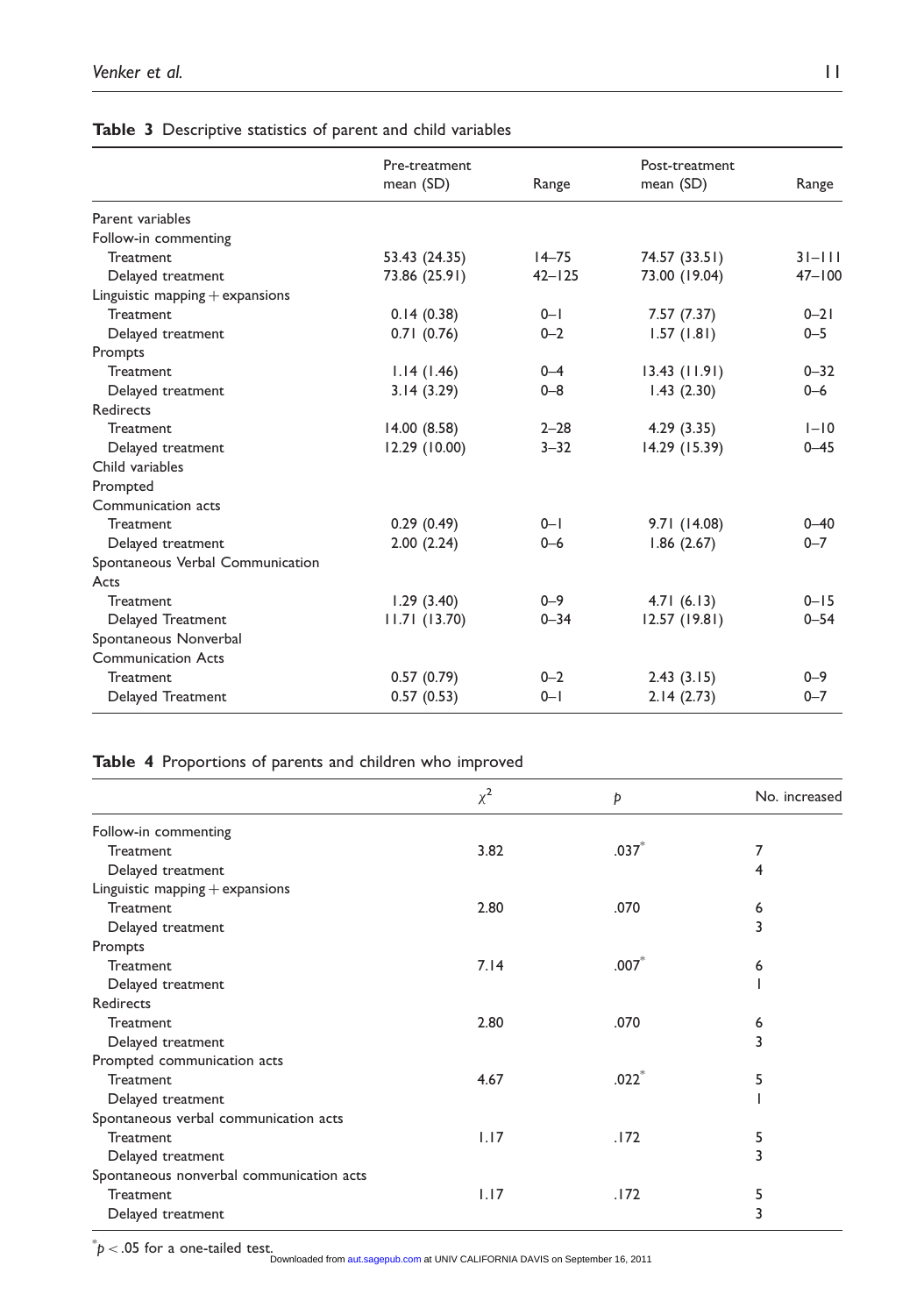|                                          | Median gain score | Tw   | $p$ (one-tailed) |
|------------------------------------------|-------------------|------|------------------|
| Parent variables                         |                   |      |                  |
| Follow-in commenting                     |                   |      |                  |
| <b>Treatment</b>                         | 17                | 67.5 | $.029*$          |
| Delayed treatment                        | 9                 |      |                  |
| Linguistic mapping $+$ expansions        |                   |      |                  |
| <b>Treatment</b>                         | 6                 | 68   | $.025^{*}$       |
| Delayed treatment                        | $\Omega$          |      |                  |
| Prompts                                  |                   |      |                  |
| <b>Treatment</b>                         | 12                | 74   | $.002*$          |
| Delayed treatment                        | $-1$              |      |                  |
| <b>Redirects</b>                         |                   |      |                  |
| <b>Treatment</b>                         | $-7$              | 32.5 | $.004*$          |
| Delayed treatment                        |                   |      |                  |
| Child variables                          |                   |      |                  |
| Prompted communication acts              |                   |      |                  |
| <b>Treatment</b>                         | 4                 | 71   | .007             |
| Delayed treatment                        | — I               |      |                  |
| Spontaneous verbal communication acts    |                   |      |                  |
| <b>Treatment</b>                         | ı                 | 59.5 | .196             |
| Delayed treatment                        | $\Omega$          |      |                  |
| Spontaneous nonverbal communication acts |                   |      |                  |
| <b>Treatment</b>                         | ı                 | 56.5 | .320             |
| Delayed treatment                        | 0                 |      |                  |
|                                          |                   |      |                  |

Table 5 Group comparisons of parent and child variables

 $p < .05$  for a one-tailed test.

#### Child behaviors

Descriptive statistics of the child variables are presented in Table 3. Our second research question pertained to emerging differences in children's communication at post-treatment. We expected that striking changes might be evident only after parents have implemented the intervention strategies over a more extended period of time, but we hypothesized that children in the treatment group might show emerging increases in spontaneous and prompted communication.

Multiplicative binomial tests were used to compare the proportion of children who increased their prompted and spontaneous communication (see Table 4). More children in the treatment group than in the delayed treatment group increased their production of prompted communication acts ( $p < .03$ ). The proportion of children in the treatment group and the delayed treatment group who increased their use of spontaneous verbal or nonverbal communication acts did not differ ( $ps > .17$ ). We also examined the magnitude of group differences in child communication acts using Wilcoxon rank-sum tests (see Table 5). Children in the treatment group again made a significantly greater gain in the number of prompted communication acts than the delayed treatment group ( $p < .01$ ). There were no significant group differences in spontaneous verbal or spontaneous nonverbal communication acts ( $ps > .19$ ).

Because we did not expect changes in children's communication to be as robust as changes in parent behaviors due to the abbreviated length of the study, we also examined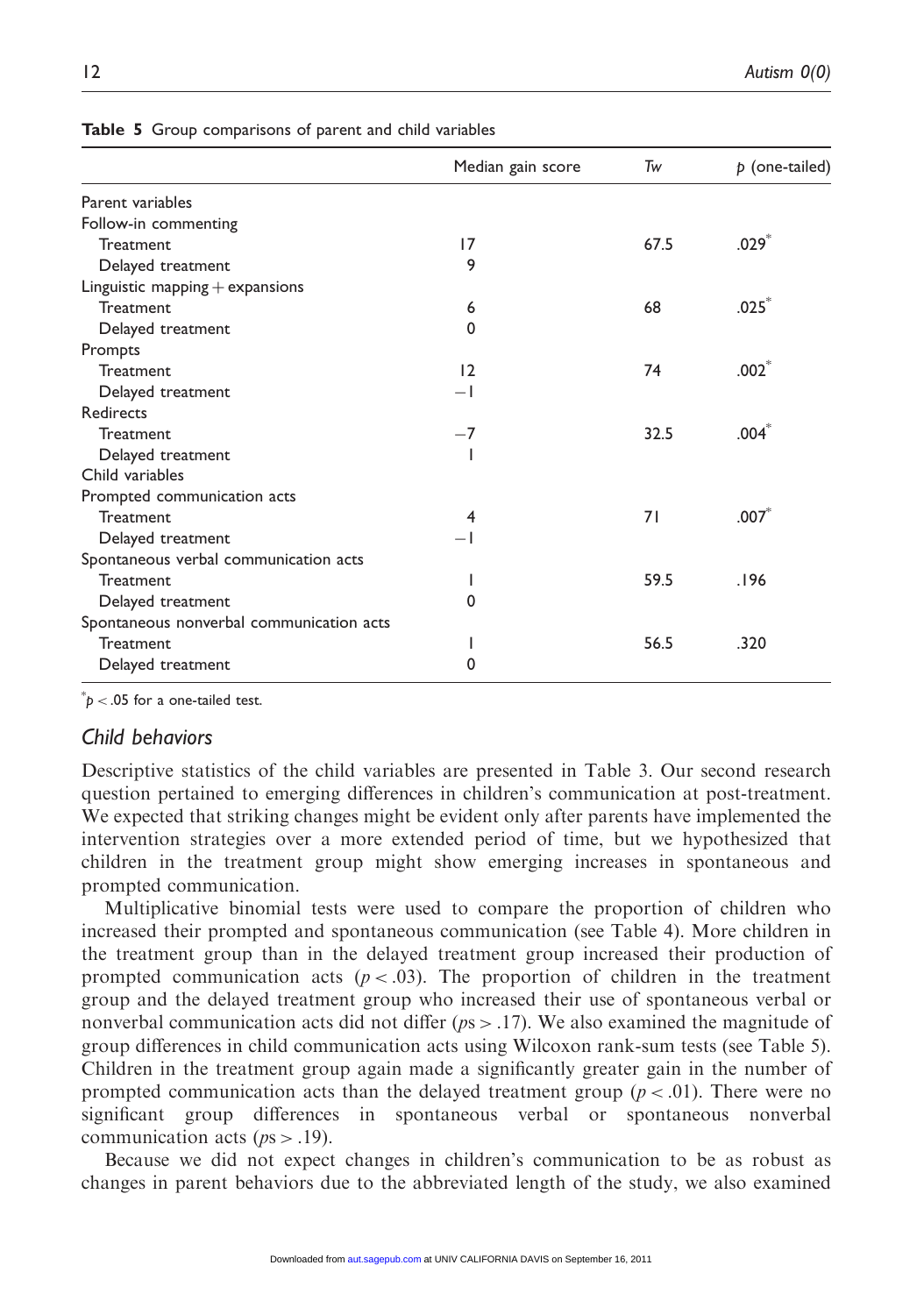

Figure 1 Changes in parent follow-in commenting.



child behaviors using a less conservative analysis of within-group differences to determine whether any changes in spontaneous communication occurred within the treatment and delayed treatment groups, independently. Wilcoxon signed-rank tests revealed a significant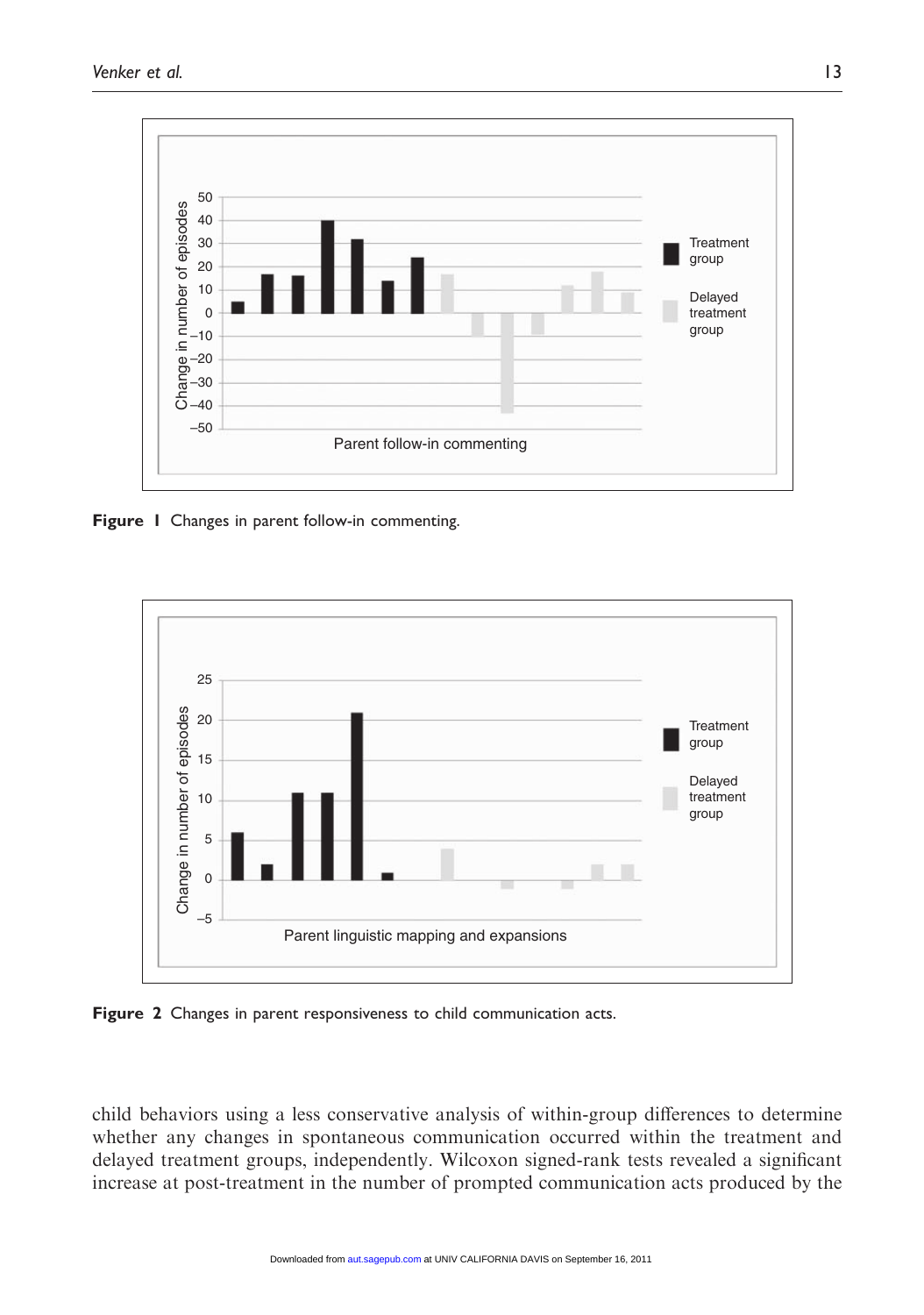

Figure 3 Changes in parent prompts.



treatment group  $(p < .01)$  but not the delayed treatment group  $(p > .23)$ . Changes in children's spontaneous verbal communication acts were nonsignificant for the treatment group ( $p = .08$ ) and for the delayed treatment group ( $p > .17$ ), although the marginally significant results for the treatment group suggests that changes may have been emerging. Children in the treatment group demonstrated a significant increase in spontaneous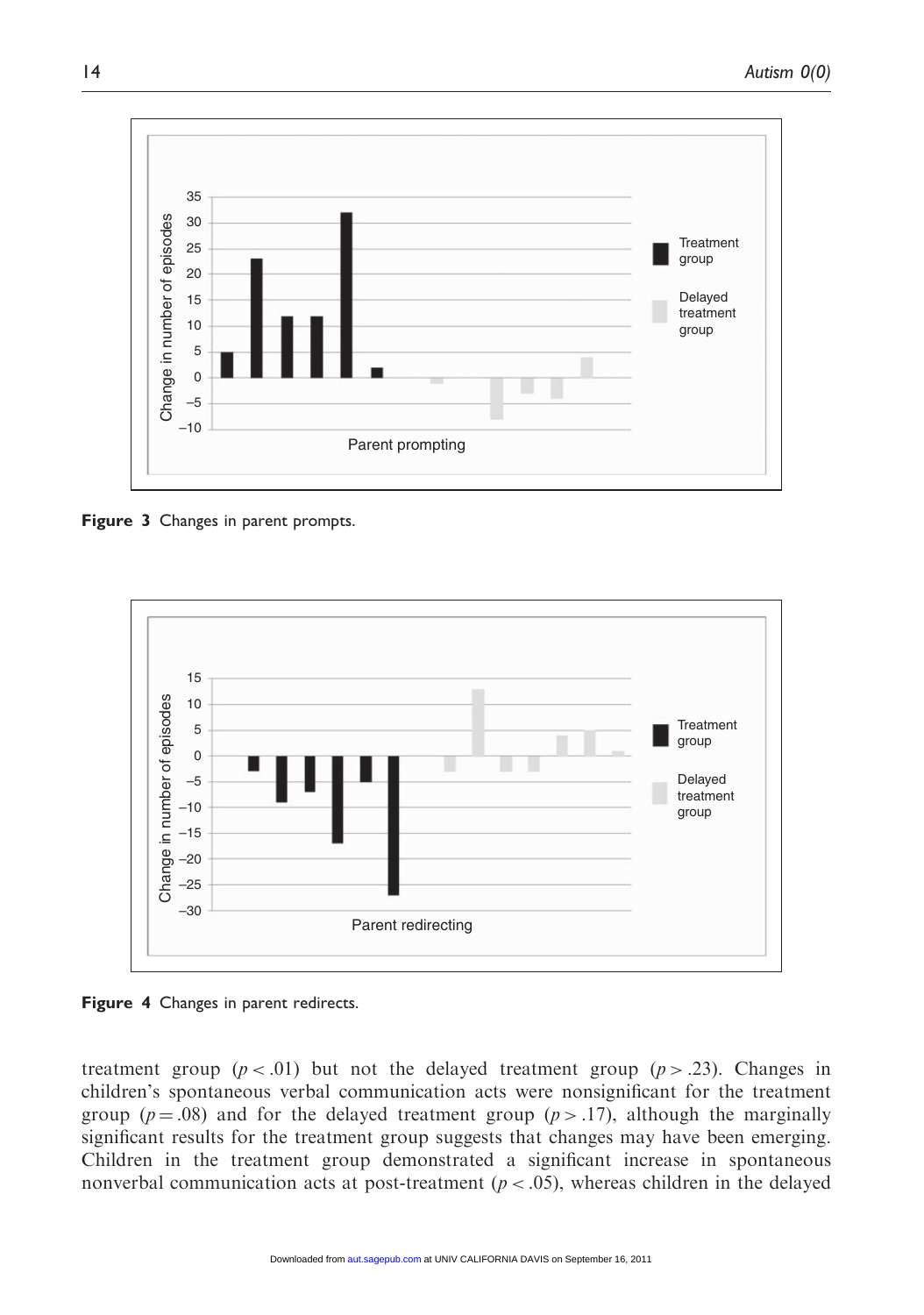treatment group did so at a level that approached significance ( $p = .08$ ). Although these changes in nonverbal communication may have been due to maturation in both groups, the findings are suggestive of a treatment effect and should be examined in future studies.

#### Parent attitudes toward the intervention

As a measure of social validity, each parent who took part in the intervention anonymously completed a questionnaire assessing their satisfaction with the program. Parents answered questions about the overall program, teaching format, and specific techniques on a Likert scale  $(1 =$  negative reaction,  $7 =$  positive reaction). Overall results indicated that the children's challenges that prompted the parent to sign up for the intervention were better following intervention (mean  $=$  5.56); that the approach used in the intervention was useful  $(mean = 6.56)$ ; that parents would recommend this program to other families of children with ASD (mean  $= 6.89$ ); and that parents valued the program overall (mean  $= 6.89$ ). Although these results were not tested statistically nor compared with parent attitudes in the delayed treatment group, they represent an aspect of intervention that is vitally important for parent-mediated treatment approaches – the acceptance of the treatment to families.

### **Discussion**

Transactional theory posits that language development occurs through a process of reciprocal interaction between parent and child. When children face language-learning challenges, parents may need to modify the ways in which they provide linguistic input to scaffold child language acquisition. Recent correlational studies have revealed that responsive verbal utterances that follow the child's lead and provide contingent and positive responses to child acts of play and communication may facilitate early language learning in children with ASD (McDuffie and Yoder, 2010; Siller and Sigman, 2002, 2008). When parents of children with autism provide responsive input, the mapping between new words and their referents is made more explicit, and children are exposed to a greater quantity of language input that they can process and from which they can learn.

The goal of the current pilot intervention study was to teach parents of young children with ASD to use the types of responsive verbal input that previous studies have suggested will support language development in this group of children. Parent education sessions focused on several strategies: providing follow-in comments that describe children's ongoing activity, prompting, and responding to child communication acts using linguistic mapping or expansions, and decreasing the use of redirects. As hypothesized, parents in the treatment group demonstrated greater gains for all verbally responsive behaviors than parents in the delayed treatment group. In addition to these empirical findings, it was promising that parent attitudes toward the intervention were positive. Anecdotally, parents seemed to benefit highly from the social support provided by the intervention as well as the teaching and coaching of specific techniques. Future studies should quantitatively measure the effects of parent-mediated interventions on changes in parent psychological well-being, anxiety, and stress.

While we did not expect to observe extensive changes in children's behaviors following such a brief intervention, our second research question addressed treatment effects on child prompted and spontaneous communication. Although changes in parent behaviors are an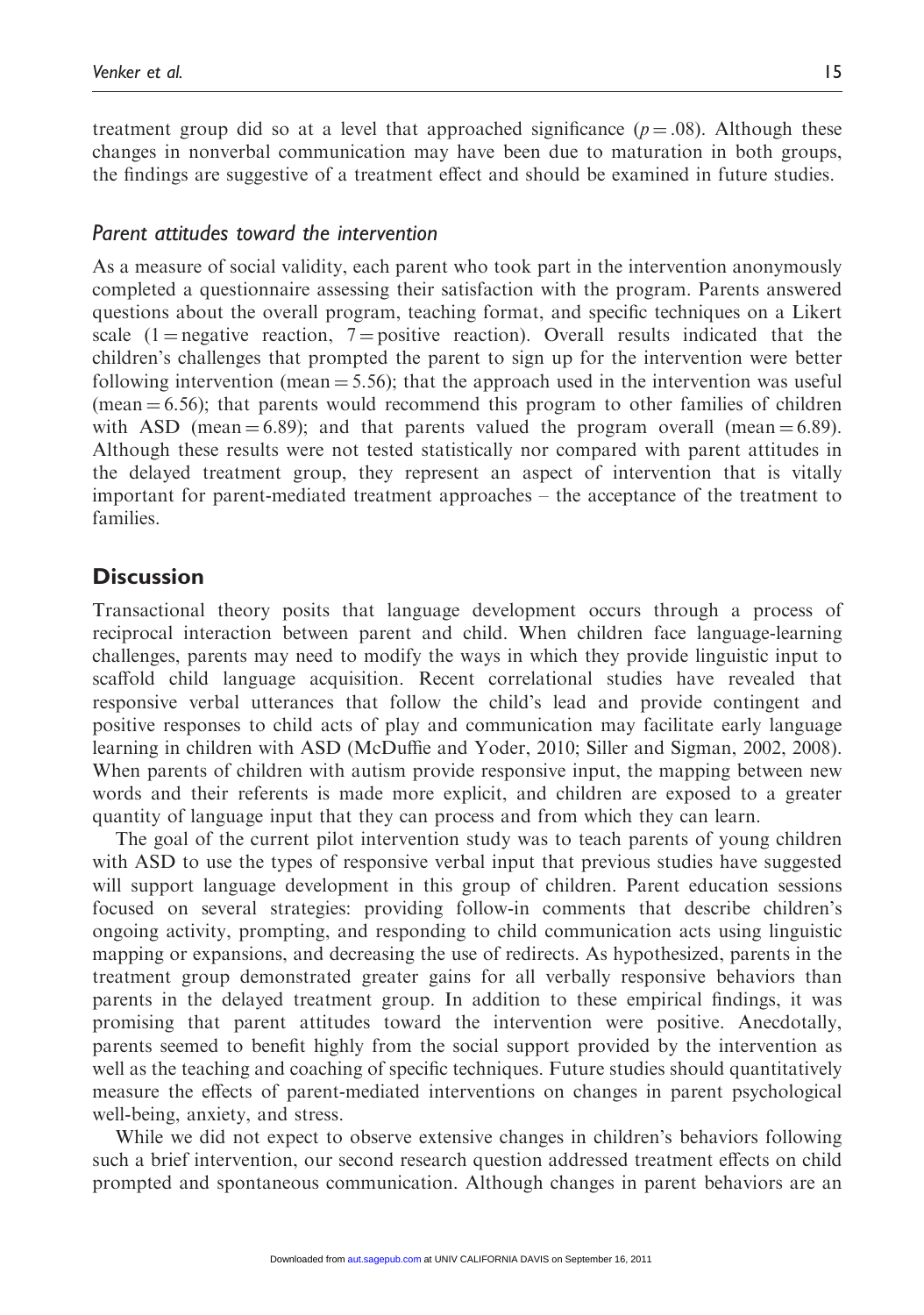initial indicator of treatment effects, the ultimate determination of success would be increases in child communication acts. Children in the treatment group demonstrated a greater gain in prompted communication acts, a direct result of the increased use of prompts by parents in this group. Future studies on larger groups of children should use parametric analyses to more directly examine the contributions of increases in parent prompts on gains in child prompted communication. For children who demonstrate limited intentional communication, prompted communication acts set the occasion for parents to provide additional linguistic input by using linguistic mapping and expansions. In this type of reciprocal interaction, a parent behavior facilitates a child behavior, which in turn provides the parent with an additional opportunity to provide language facilitating verbal input to the child. Providing parents with strategies to establish just these types of interactions helps to address the challenge of creating rich social language learning environments for young children with ASD.

Although children in the treatment group did not make greater gains in their frequency of spontaneous communication acts, it is important to remember that these children demonstrated limited verbal communication at baseline. A less conservative analysis of within-group change revealed that children in the treatment group but not the delayed treatment group produced more nonverbal spontaneous communication acts at posttreatment, which is a positive finding that might strengthen its effect as parents have more opportunities to implement the newly-learned strategies. Although baseline language differences are unfortunate, it is likely that the greater language abilities in the delayed treatment group actually resulted in a more conservative test of our hypotheses and limited the likelihood of false positive results.

Critically, we do not propose that less responsive parenting styles cause the deficits in social communication demonstrated by children with ASD. Indeed, parents in our study produced a range of responsive behaviors prior to the intervention. Instead, we believe that a child's inherent difficulties with spontaneous communication and joint attention may necessitate compensation by another part of the transactional system, namely increases in parent verbal responsiveness. Research has suggested that, for children whose parents do not participate in treatment, continued experience with unsuccessful parent–child interactions may lead to decreases in the frequency and quality of child communication and increases in parent use of redirecting statements (Aldred et al., 2004). These findings underscore the importance of establishing effective interaction strategies early in a child's life.

This study provides the first evidence that parents of children with ASD can learn specific categories of parent verbal responsiveness associated with positive child language outcomes, and that use of these strategies may facilitate child communication. Previous intervention studies have reported results in terms of broader composite variables (e.g. Green et al., 2010) or global metrics of responsiveness (e.g., McConachie et al., 2005) thereby precluding support for the types of behaviors identified in previous correlational studies. On one hand, focusing on global composite variables might obscure significant findings; on the other hand, it might inadvertently provide support for strategies that do not truly drive language gains. Providing empirical support for discrete subtypes of parent verbal responsiveness is a necessary step in making autism language interventions more effective and more efficient in facilitating language growth. The effectiveness of certain categories of verbal responsiveness may depend on children's pre-treatment characteristics; for example,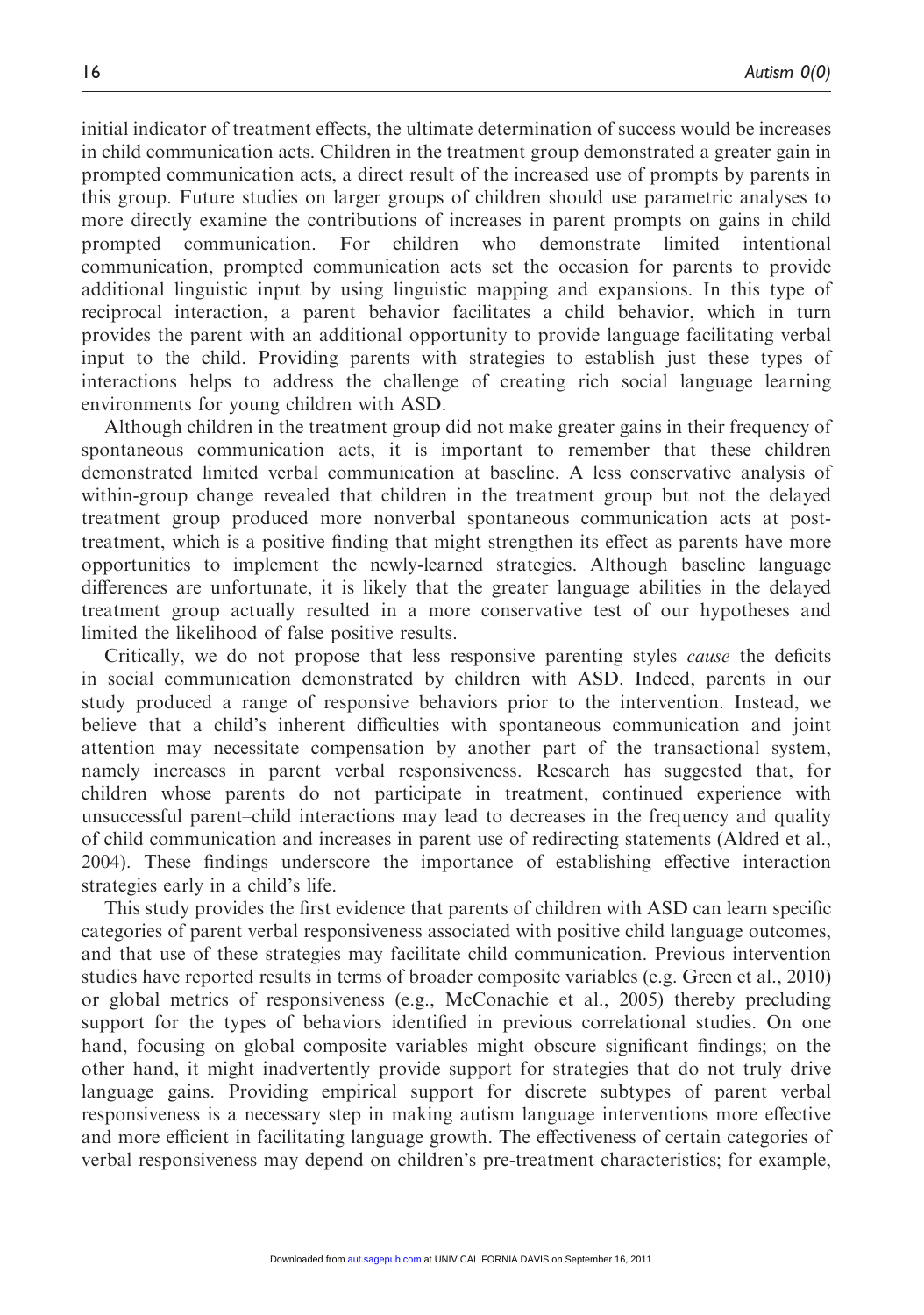linguistic mapping may be most appropriate for children with limited verbal communication acts, and less effective for children who produce more spoken language.

Additionally, previous larger-scale studies of parent-mediated interventions have focused solely on parent education and video review of parent–child play, and not on online coaching and modeling (Aldred et al., 2004; Carter et al., 2011; Green et al., 2010; McConachie et al., 2005). Though it was not our aim to quantify the effects of the additional parent-child coaching component, it appeared that providing parents with frequent opportunities to interact with their child and a skilled clinician facilitated their mastery of the target strategies. It would be clinically informative for future work to explore the differential contributions of each individual treatment component; a sequential study design would address whether, for example, parent education sessions or individual play sessions have a stronger effect on therapeutic outcomes.

Critically, Kaiser et al. (2007) suggest that the most consistent changes in parent and child behaviors occur when parents receive individualized sessions that include coaching, feedback, and specific targeting of child goals. The small group component in the current study offered parents the chance to observe trained clinicians modeling target strategies that were effective for working with their child. This component also provided parents with additional opportunities for implementing strategies and immediately incorporating clinician feedback, 'in the moment'. Given the modest impact of the traditional MTW program in their investigation, Carter et al. (2011) also recommended the incorporation of additional individualized sessions in which parents receive feedback on their implementation of strategies, which would increase the intensity of the standard MTW intervention.

This pilot study had several limitations, one of which was the small sample size; however, we used statistical tests that are robust to small sample sizes and non-normal distributions. As noted, it was also a limitation that video samples were coded by an individual who was not blinded to group membership, due to staffing constraints. Future studies will incorporate blind coding to ensure the integrity of findings. The parent–child coaching sessions were planned as small group sessions due to space and personnel availability. It was noted, however, that the children participating in the study were not yet able to benefit highly from peer interactions, and it was sometimes challenging for the clinicians to meet the needs of all of the parent–child dyads within one session. Thus, it is our suggestion that future parent-mediated interventions offer online coaching and modeling during individual sessions and assess the efficacy of this particular component of the intervention.

The length of this study was abbreviated, and outcome variables were examined immediately following the completion of the intervention, which limited the extent to which we could observe changes in more distal child communication outcomes and the extent to which we could examine parents' maintenance of their newly acquired skills. It is recommended that future studies of parent-mediated interventions examine immediate and longer-term effects to provide information about early and subsequent gains. Examination of longer-term effects would also allow for follow-up assessment of expressive language skills using a standardized measure; because our study was limited in length, we did not feel it was appropriate to re-administer the PLS-4 only 10 weeks after the original evaluation. Although the post-treatment play sessions were conducted in a different room from the intervention, and with different toys, studies that examine play interactions in the home setting would provide further information about the generalization of treatment effects.